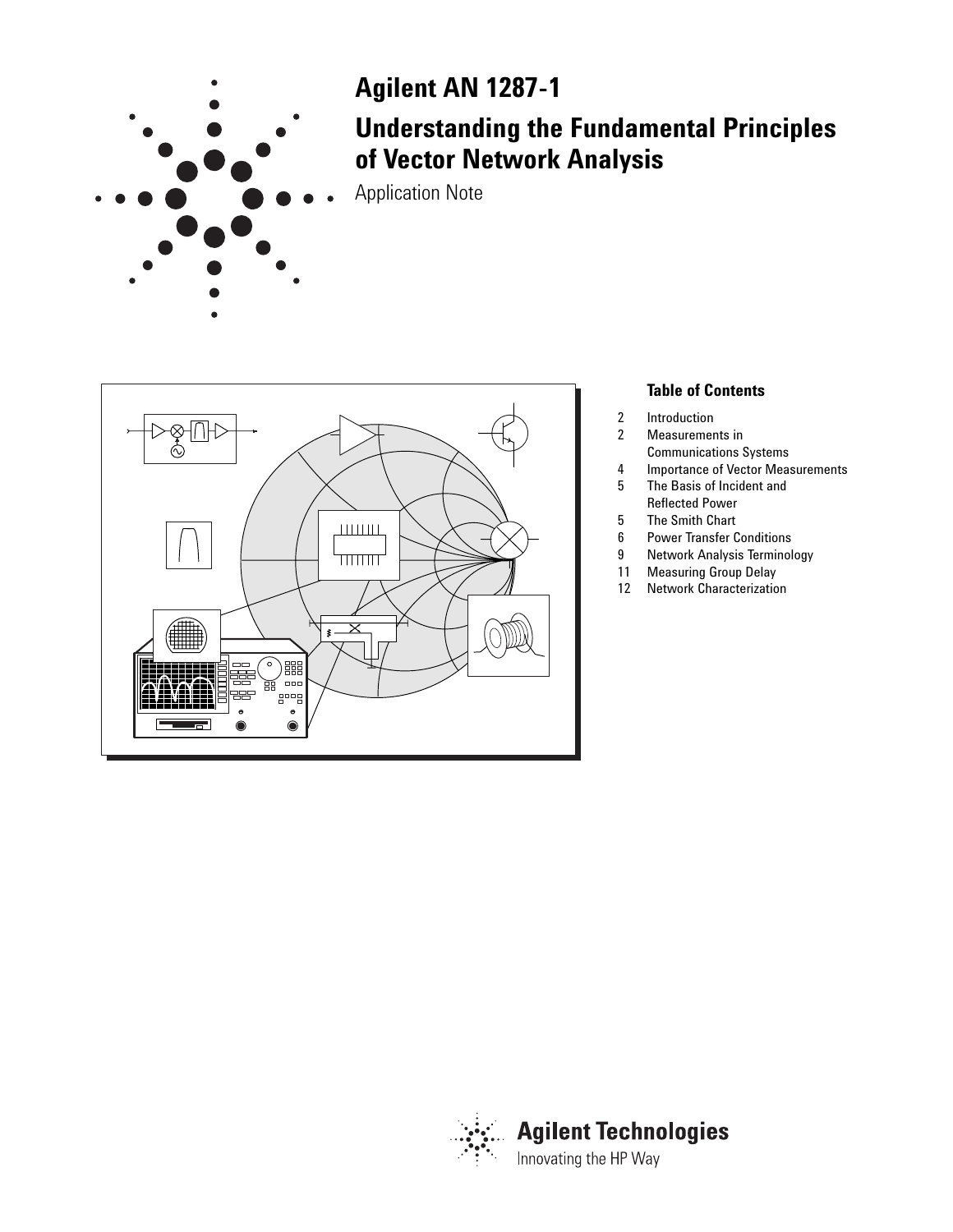# **Introduction**

Network analysis is the process by which designers and manufacturers measure the electrical performance of the components and circuits used in more complex systems. When these systems are conveying signals with information content, we are most concerned with getting the signal from one point to another with maximum efficiency and minimum distortion. Vector network analysis is a method of accurately characterizing such components by measuring their effect on the amplitude and phase of swept-frequency and sweptpower test signals.

In this application note, the fundamental principles of vector network analysis will be reviewed. The discussion includes the common parameters that can be measured, including the concept of scattering parameters (S-parameters). RF fundamentals such as transmission lines and the Smith chart will also be reviewed.

Agilent Technologies offers a wide range of both scalar and vector network analyzers for characterizing components from DC to 110 GHz. These instruments are available with a wide range of options to simplify testing in both laboratory and production environments.

#### **Measurements in Communications Systems**

In any communications system, the effect of signal distortion must be considered. While we generally think of the distortion caused by nonlinear effects (for example, when intermodulation products are produced from desired carrier signals), purely linear systems can also introduce signal distortion. Linear systems can change the time waveform of signals passing through them by altering the amplitude or phase relationships of the spectral components that make up the signal.

Let's examine the difference between linear and nonlinear behavior more closely.

Linear devices impose magnitude and phase changes on input signals (Figure 1). Any sinusoid appearing at the input will also appear at the output, and at the same frequency. No new signals are created. Both active and passive nonlinear devices can shift an input signal in frequency or add other frequency components, such as harmonic and spurious signals. Large input signals can drive normally linear devices into compression or saturation, causing nonlinear operation.



**Figure 1. Linear versus Nonlinear Behavior**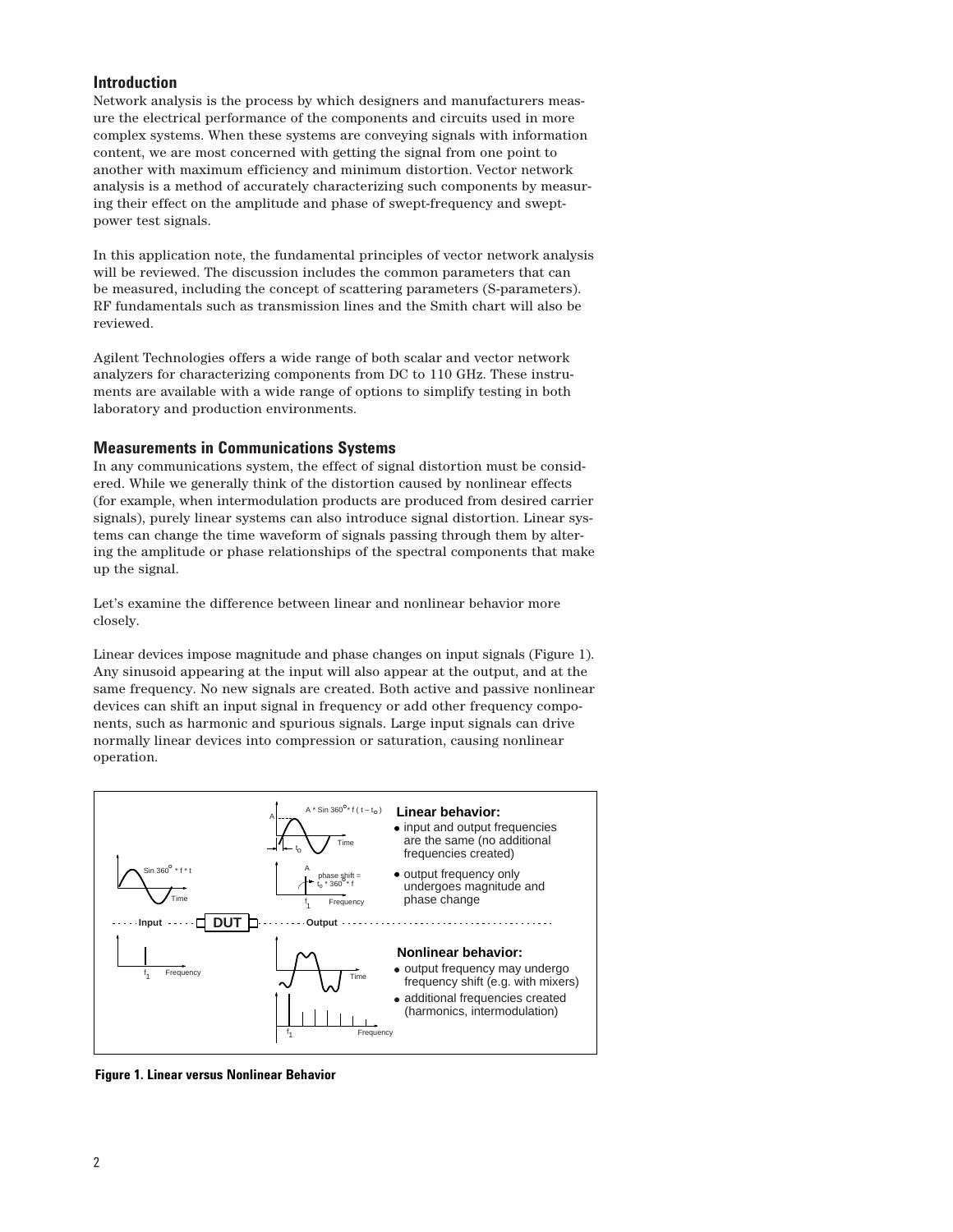For linear distortion-free transmission, the amplitude response of the device under test (DUT) must be flat and the phase response must be linear over the desired bandwidth. As an example, consider a square-wave signal rich in highfrequency components passing through a bandpass filter that passes selected frequencies with little attenuation while attenuating frequencies outside of the passband by varying amounts.

Even if the filter has linear phase performance, the out-of-band components of the square wave will be attenuated, leaving an output signal that, in this example, is more sinusoidal in nature (Figure 2).

If the same square-wave input signal is passed through a filter that only inverts the phase of the third harmonic, but leaves the harmonic amplitudes the same, the output will be more impulse-like in nature (Figure 3). While this is true for the example filter, in general, the output waveform will appear with arbitrary distortion, depending on the amplitude and phase nonlinearities.



**Figure 2. Magnitude Variation with Frequency**



**Figure 3. Phase Variation with Frequency**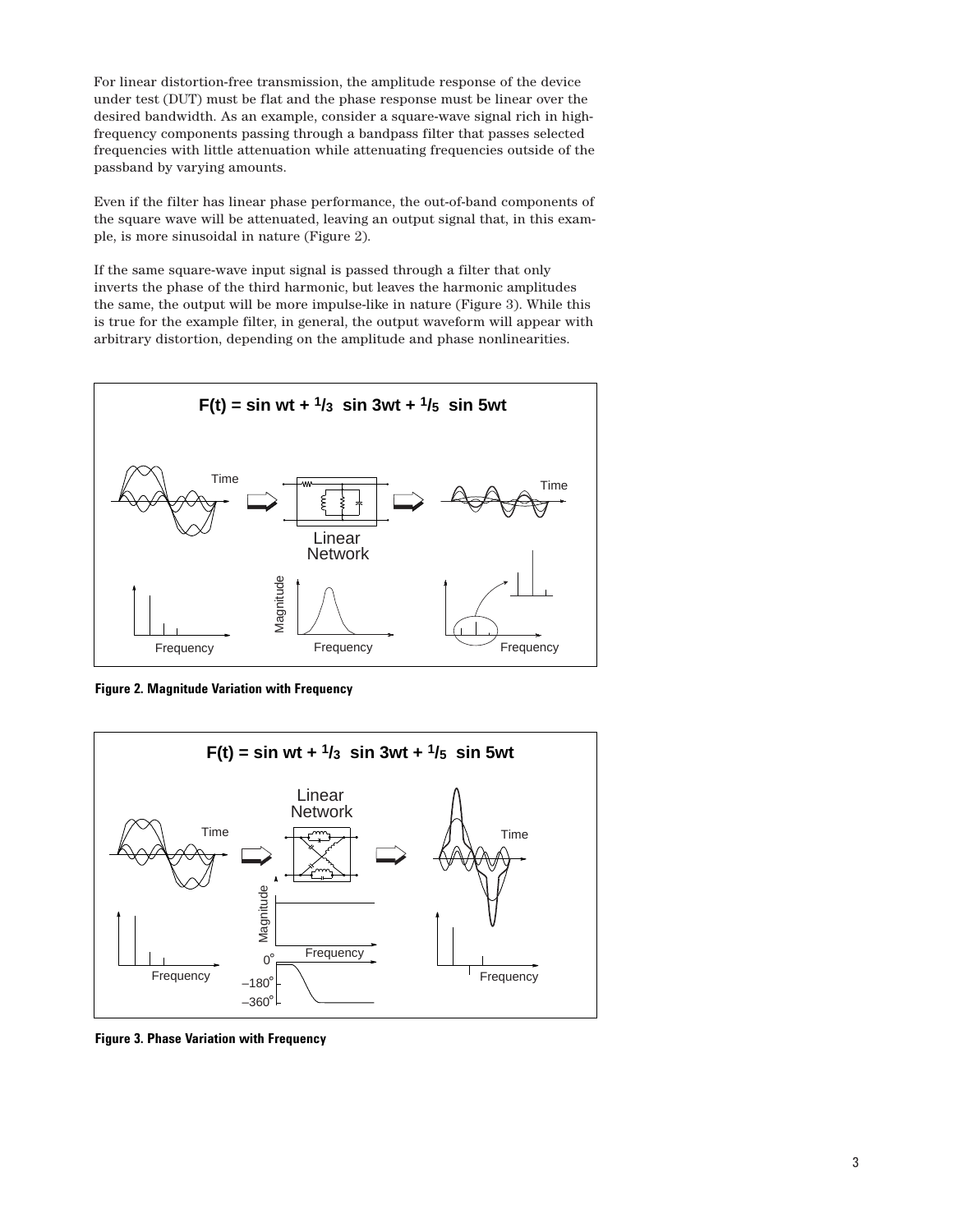

**Figure 4. Nonlinear Induced Distortion**

Nonlinear devices also introduce distortion (Figure 4). For example, if an amplifier is overdriven, the output signal clips because the amplifier is saturated. The output signal is no longer a pure sinusoid, and harmonics are present at multiples of the input frequency. Passive devices may also exhibit nonlinear behavior at high power levels, a good example of which is an L-C filter that uses inductors with magnetic cores. Magnetic materials often exhibit hysteresis effects that are highly nonlinear.

Efficient transfer of power is another fundamental concern in communications systems. In order to efficiently convey, transmit or receive RF power, devices such as transmissions lines, antennas and amplifiers must present the proper impedance match to the signal source. Impedance mismatches occur when the real and imaginary parts of input and output impedances are not ideal between two connecting devices.

#### **Importance of Vector Measurements**

Measuring both magnitude and phase of components is important for several reasons. First, both measurements are required to fully characterize a linear network and ensure distortion-free transmission. To design efficient matching networks, complex impedance must be measured. Engineers developing models for computer-aided-engineering (CAE) circuit simulation programs require magnitude and phase data for accurate models.

In addition, time-domain characterization requires magnitude and phase information in order to perform an inverse-fourier transform. Vector error correction, which improves measurement accuracy by removing the effects of inherent measurement-system errors, requires both magnitude and phase data to build an effective error model. Phase-measurement capability is very important even for scalar measurements such as return loss, in order to achieve a high level of accuracy (see *Applying Error Correction to Network Analyzer Measurements*, Agilent application note 1287-3).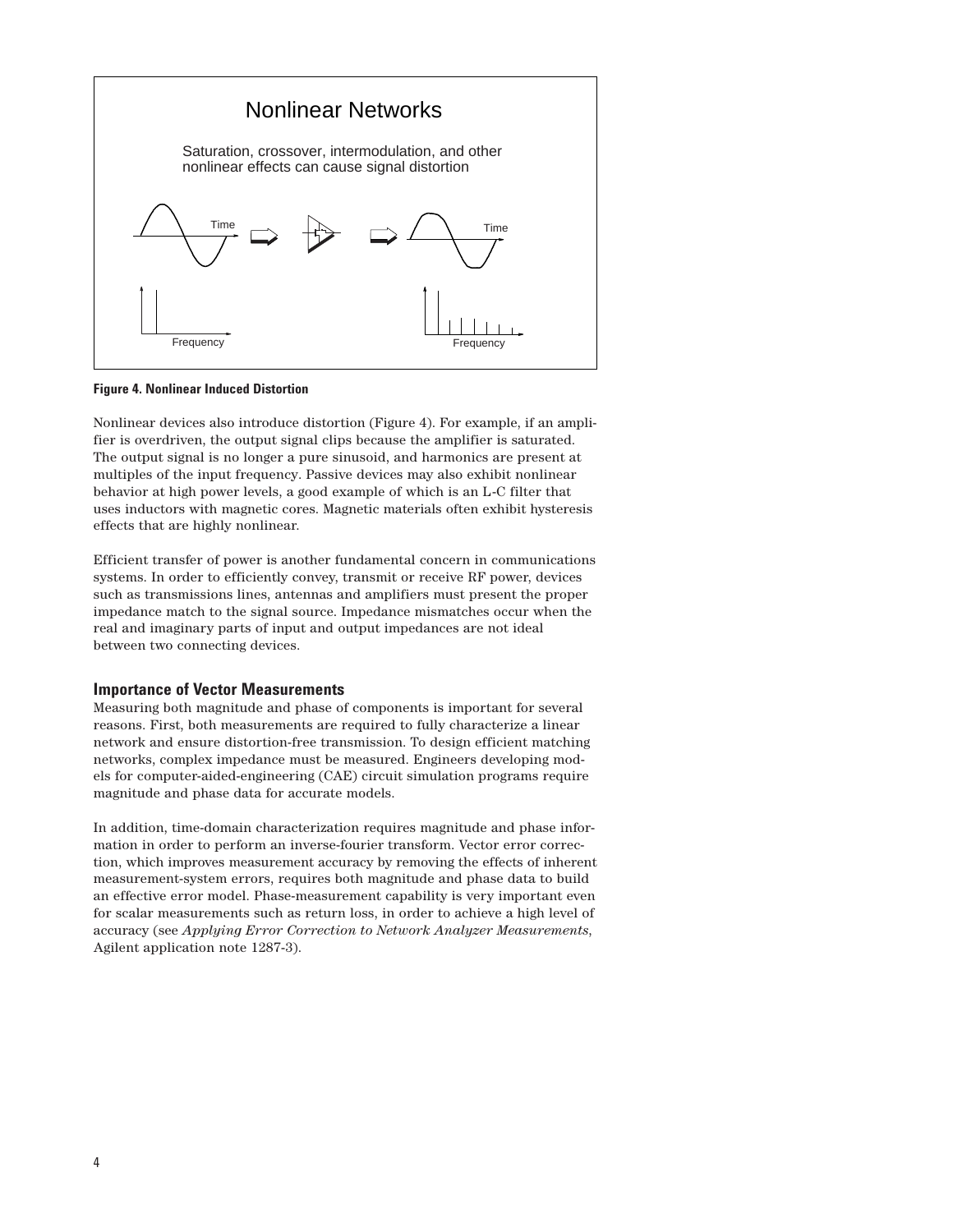# **The Basis of Incident and Reflected Power**

In its fundamental form, network analysis involves the measurement of incident, reflected, and transmitted waves that travel along transmission lines. Using optical wavelengths as an analogy, when light strikes a clear lens (the incident energy), some of the light is reflected from the lens surface, but most of it continues through the lens (the transmitted energy) (Figure 5). If the lens has mirrored surfaces, most of the light will be reflected and little or none will pass through it.

While the wavelengths are different for RF and microwave signals, the principle is the same. Network analyzers accurately measure the incident, reflected, and transmitted energy, e.g., the energy that is launched onto a transmission line, reflected back down the transmission line toward the source (due to impedence mismatch), and successfully transmitted to the terminating device (such as an antenna).



**Figure 5. Lightwave Analogy to High-Frequency Device Characterization**

# **The Smith Chart**

The amount of reflection that occurs when characterizing a device depends on the impedance that the incident signal "sees." Since any impedance can be represented with real and imaginary parts  $(R+jX \text{ or } G+jB)$ , they can be plotted on a rectilinear grid known as the complex impedance plane. Unfortunately, an open circuit (a common RF impedence) appears at infinity on the real axis, and therefore cannot be shown.

The polar plot is useful because the entire impedance plane is covered. However, instead of plotting impedance directly, the complex reflection coefficient is displayed in vector form. The magnitude of the vector is the distance from the center of the display, and phase is displayed as the angle of vector referenced to a flat line from the center to the right-most edge. The drawback of polar plots is that impedance values cannot be read directly from the display.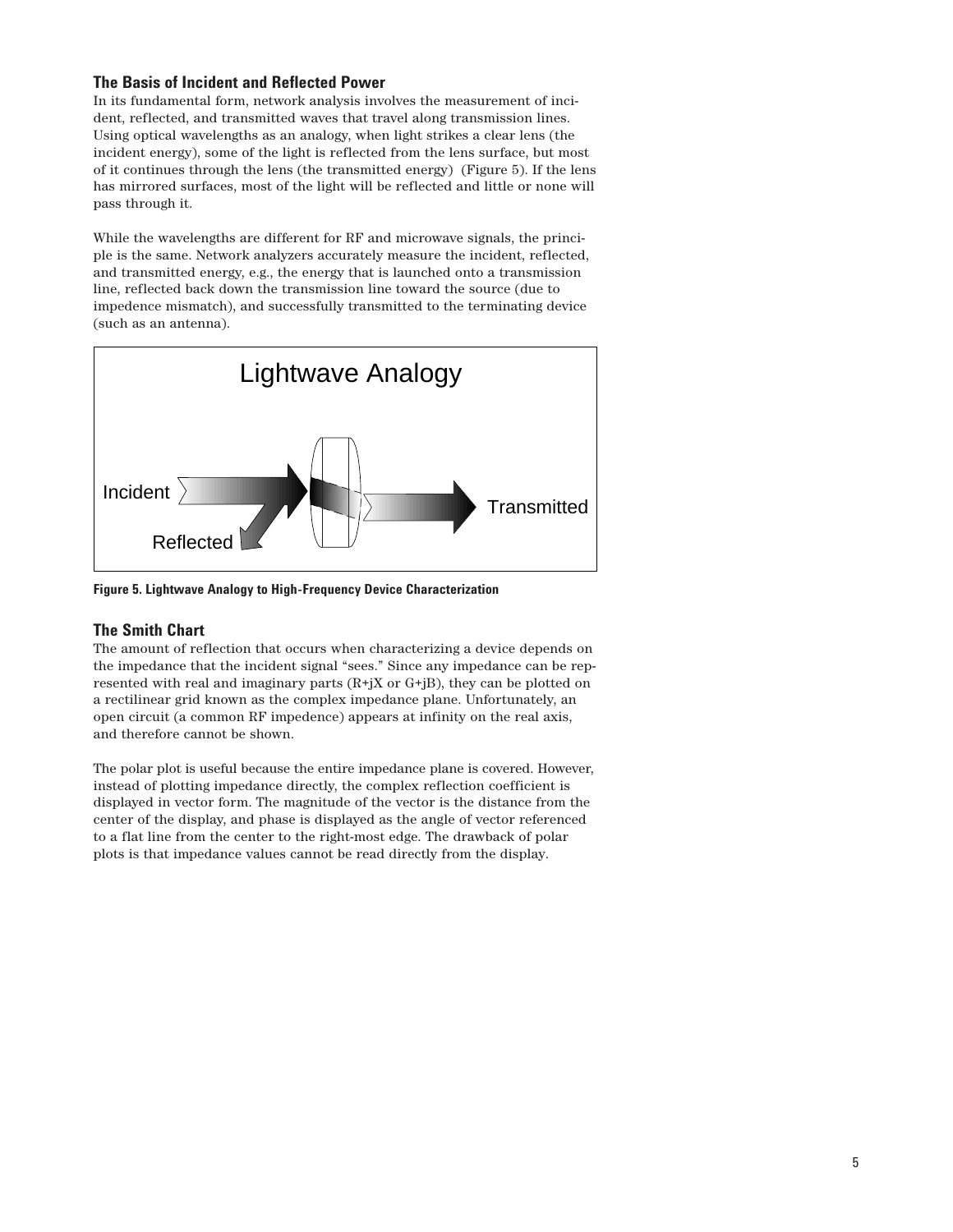Since there is a one-to-one correspondence between complex impedance and reflection coefficient, the positive real half of the complex impedance plane can be mapped onto the polar display. The result is the Smith chart. All values of reactance and all positive values of resistance from 0 to infinity fall within the outer circle of the Smith chart (Figure 6).

On the Smith chart, loci of constant resistance appear as circles, while loci of constant reactance appear as arcs. Impedances on the Smith chart are always normalized to the characteristic impedance of the component or system of interest, usually 50 ohms for RF and microwave systems and 75 ohms for broadcast and cable-television systems. A perfect termination appears in the center of the Smith chart.



**Figure 6. Smith Chart Review**

# **Power Transfer Conditions**

A perfectly matched condition must exist at a connection between two devices for maximum power transfer into a load, given a source resistance of  $\rm R_S$  and a load resistance of  $R_L$ . This condition occurs when  $R_L = R_S$ , and is true whether the stimulus is a DC voltage source or a source of RF sine waves (Figure 7).

When the source impedance is not purely resistive, maximum power transfer occurs when the load impedance is equal to the complex conjugate of the source impedance. This condition is met by reversing the sign of the imaginary part of the impedance. For example, if  $R<sub>S</sub> = 0.6 + j 0.3$ , then the complex conjugate is  $R_S^* = 0.6 - j 0.3$ .

The need for efficient power transfer is one of the main reasons for the use of transmission lines at higher frequencies. At very low frequencies (with much larger wavelengths), a simple wire is adequate for conducting power. The resistance of the wire is relatively low and has little effect on low-frequency signals. The voltage and current are the same no matter where a measurement is made on the wire.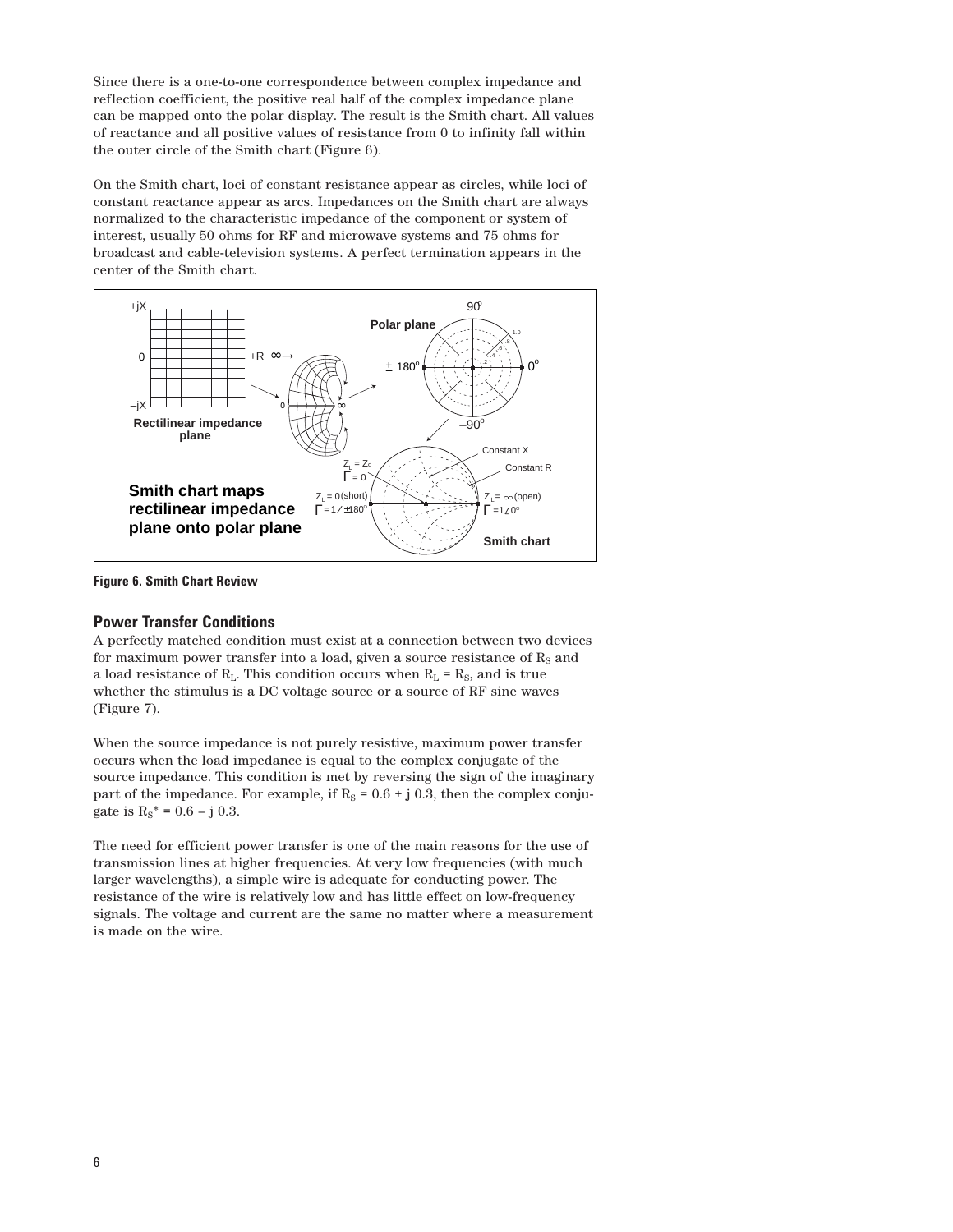At higher frequencies, wavelengths are comparable to or smaller than the length of the conductors in a high-frequency circuit, and power transmission can be thought of in terms of traveling waves. When the transmission line is terminated in its characteristic impedance, maximum power is transferred to the load. When the termination is not equal to the characteristic impedance, that part of the signal that is not absorbed by the load is reflected back to the source.

If a transmission line is terminated in its characteristic impedance, no reflected signal occurs since all of the transmitted power is absorbed by the load (Figure 8). Looking at the envelope of the RF signal versus distance along the transmission line shows no standing waves because without reflections, energy flows in only one direction.



**Figure 7. Power Transfer**



Figure 8. Transmission Line Terminated with Z<sub>0</sub>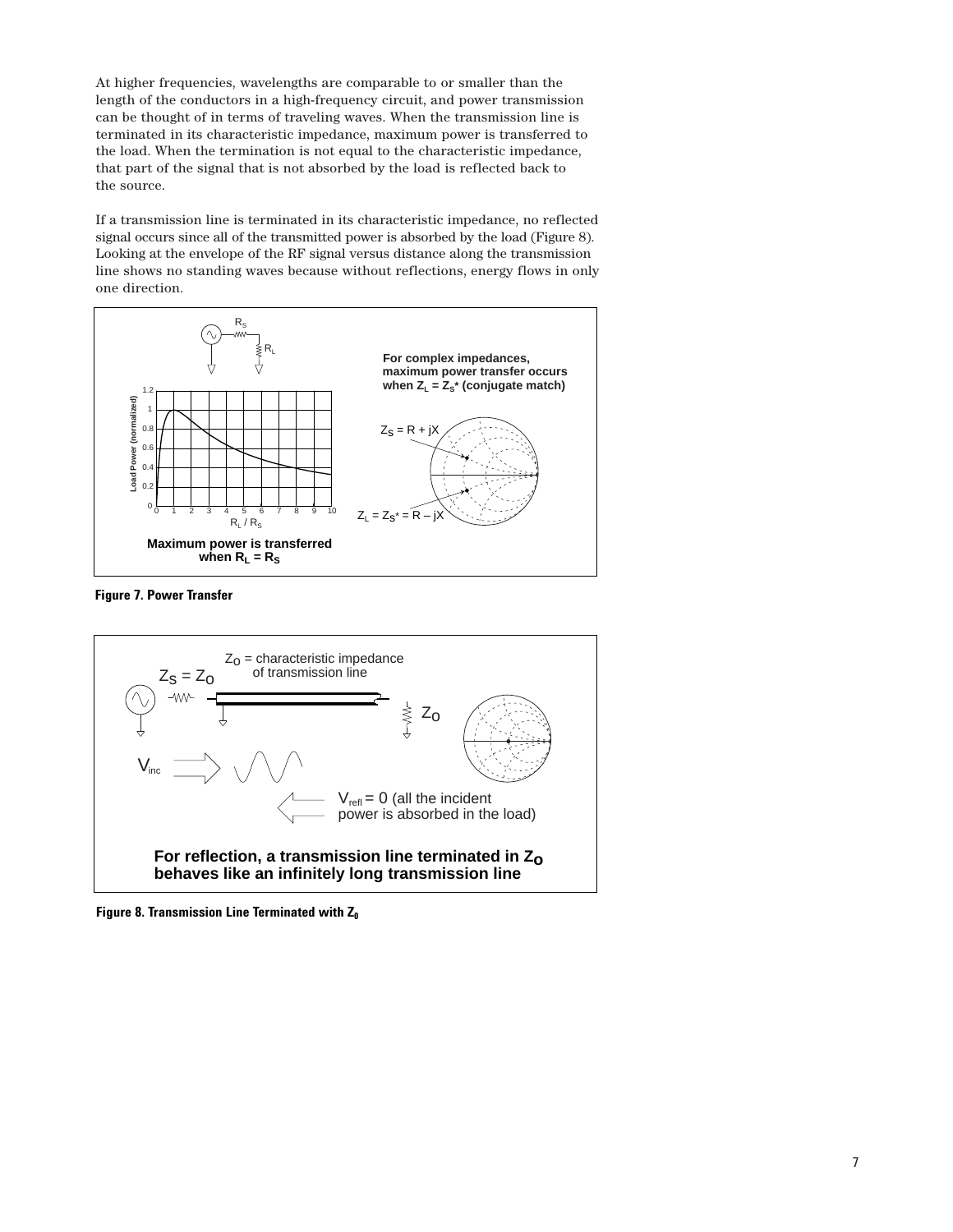When the transmission line is terminated in a short circuit (which can sustain no voltage and therefore dissipates zero power), a reflected wave is launched back along the line toward the source (Figure 9). The reflected voltage wave must be equal in magnitude to the incident voltage wave and be 180 degrees out of phase with it at the plane of the load. The reflected and incident waves are equal in magnitude but traveling in the opposite directions.

If the transmission line is terminated in an open-circuit condition (which can sustain no current), the reflected current wave will be 180 degrees out of phase with the incident current wave, while the reflected voltage wave will be in phase with the incident voltage wave at the plane of the load. This guarantees that the current at the open will be zero. The reflected and incident current waves are equal in magnitude, but traveling in the opposite directions. For both the short and open cases, a standing wave pattern is set up on the transmission line. The voltage valleys will be zero and the voltage peaks will be twice the incident voltage level.

If the transmission line is terminated with say a 25-ohm resistor, resulting in a condition between full absorption and full reflection, part of the incident power is absorbed and part is reflected. The amplitude of the reflected voltage wave will be one-third that of the incident wave, and the two waves will be 180 degrees out of phase at the plane of the load. The valleys of the standing-wave pattern will no longer be zero, and the peaks will be less than those of the short and open cases. The ratio of the peaks to valleys will be 2:1.

The traditional way of determining RF impedance was to measure VSWR using an RF probe/detector, a length of slotted transmission line, and a VSWR meter. As the probe was moved along the transmission line, the relative position and values of the peaks and valleys were noted on the meter. From these measurements, impedance could be derived. The procedure was repeated at different frequencies. Modern network analyzers measure the incident and reflected waves directly during a frequency sweep, and impedance results can be displayed in any number of formats (including VSWR).



**Figure 9. Transmission Line Terminated with Short, Open**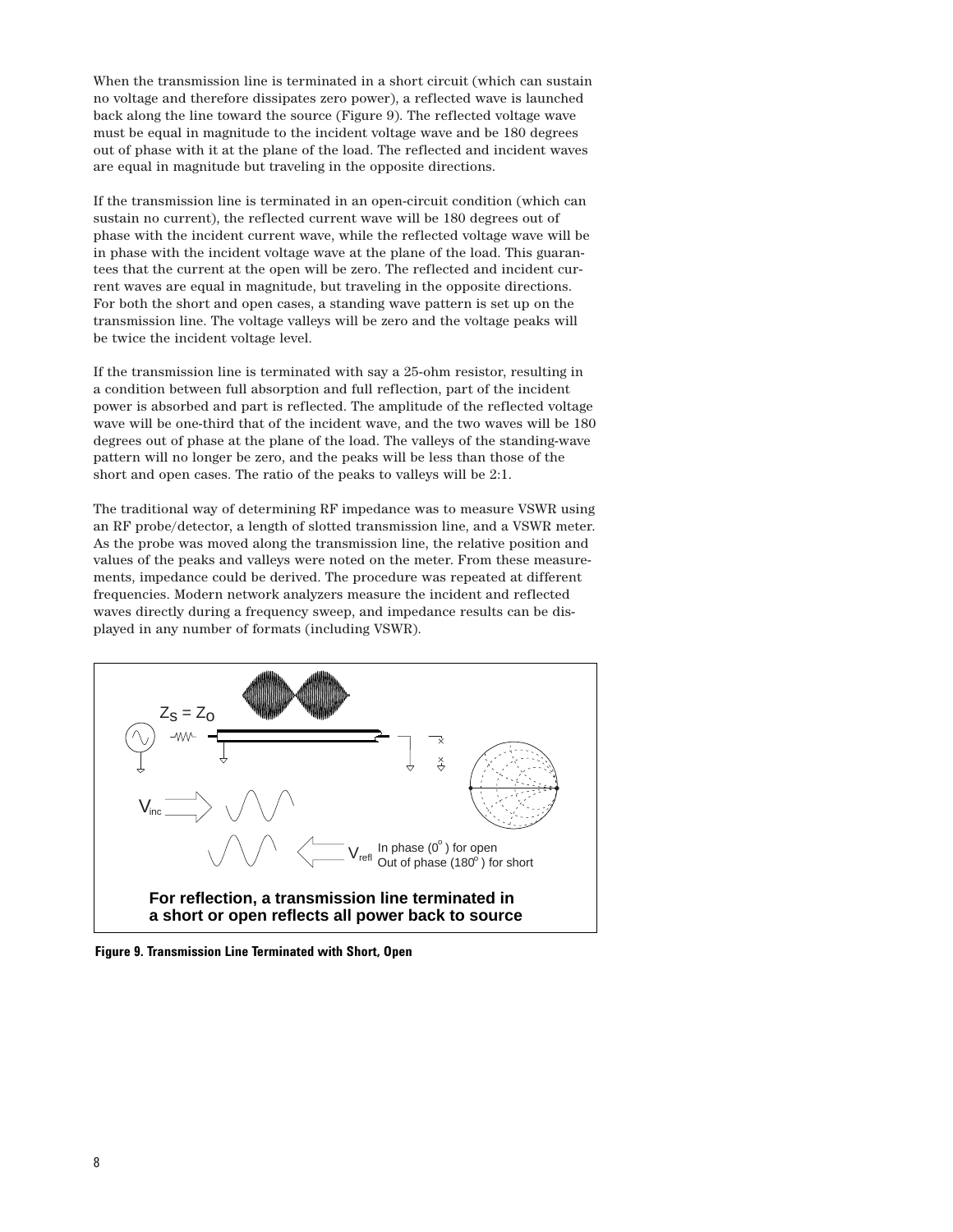#### **Network Analysis Terminology**

Now that we understand the fundamentals of electromagnetic waves, we must learn the common terms used for measuring them. Network analyzer terminology generally denotes measurements of the incident wave with the R or reference channel. The reflected wave is measured with the A channel, and the transmitted wave is measured with the B channel (Figure 10). With the amplitude and phase information in these waves, it is possible to quantify the reflection and transmission characteristics of a DUT. The reflection and transmission characteristics can be expressed as vector (magnitude and phase), scalar (magnitude only), or phase-only quantities. For example, return loss is a scalar measurement of reflection, while impedance is a vector reflection measurement. Ratioed measurements allow us to make reflection and transmission measurements that are independent of both absolute power and variations in source power versus frequency. Ratioed reflection is often shown as A/R and ratioed transmission as B/R, relating to the measurement channels in the instrument.



**Figure 10. Common Terms for High-Frequency Device Characterization**

The most general term for ratioed reflection is the complex reflection coefficient,  $\Gamma$  or gamma (Figure 11). The magnitude portion of  $\Gamma$  is called  $\rho$  or rho. The reflection coefficient is the ratio of the reflected signal voltage level to the incident signal voltage level. For example, a transmission line terminated in its characteristic impedance  $Z_0$ , will have all energy transferred to the load so  $V_{refl} = 0$  and  $\rho = 0$ . When the impedance of the load,  $Z_L$  is not equal to the characteristic impedance, energy is reflected and ρ is greater than zero. When the load impedance is equal to a short or open circuit, all energy is reflected and  $\rho = 1$ . As a result, the range of possible values for  $\rho$  is 0 to 1.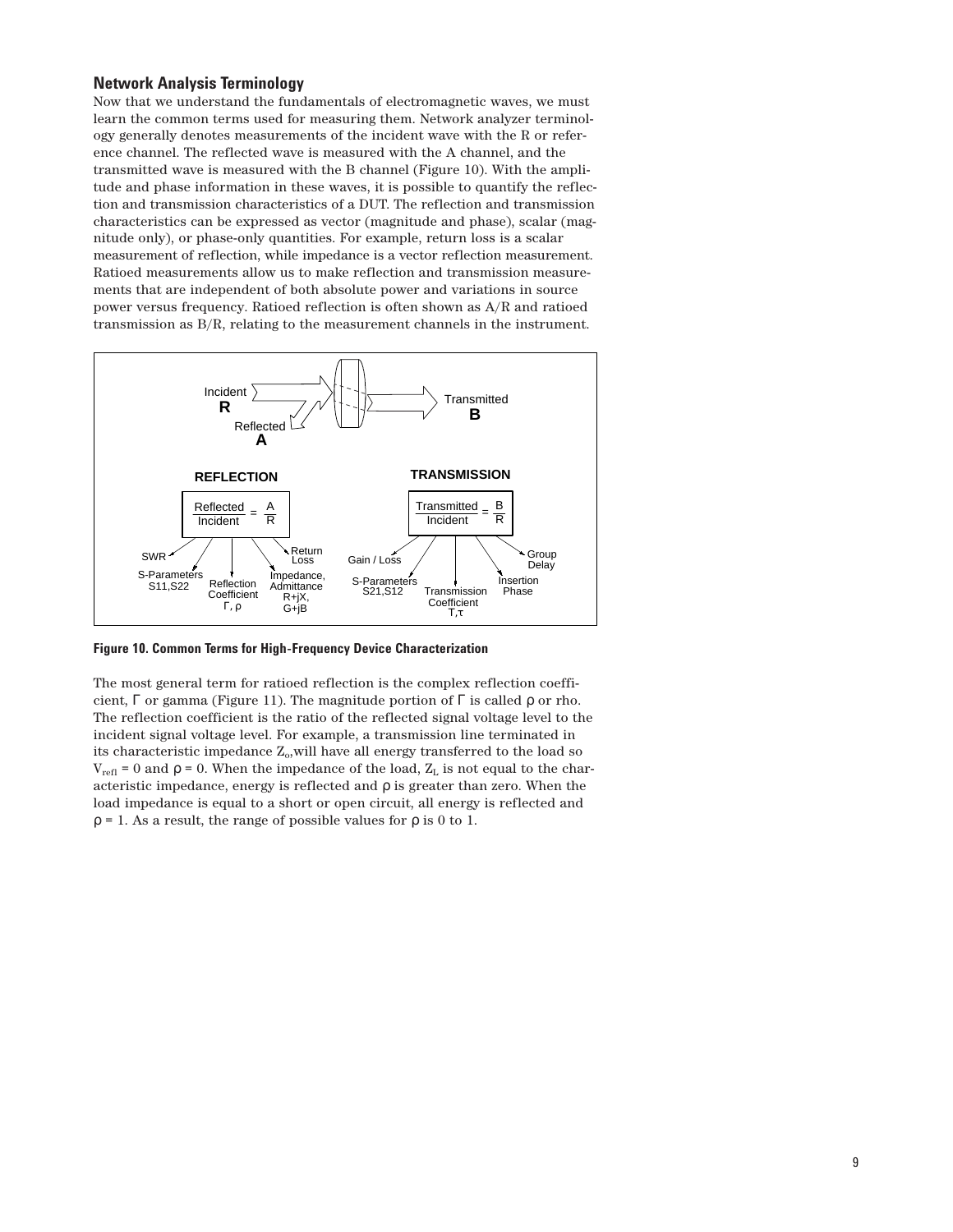



Return loss is a way to express the reflection coefficient in logarithmic terms (decibels). Return loss is the number of decibels that the reflected signal is below the incident signal. Return loss is always expressed as a positive number and varies between infinity for a load at the characteristic impedance and 0 dB for an open or short circuit. Another common term used to express reflection is voltage standing wave ratio (VSWR), which is defined as the maximum value of the RF envelope over the minimum value of the RF envelope. It is related to ρ as (1 + ρ)/(1 – ρ). VSWR ranges from 1 (no reflection) to infinity (full reflection).

The transmission coefficient is defined as the transmitted voltage divided by the incident voltage (Figure 12). If the absolute value of the transmitted voltage is greater than the absolute value of the incident voltage, a DUT or system is said to have gain. If the absolute value of the transmitted voltage is less than the absolute value of the incident voltage, the DUT or system is said to have attenuation or insertion loss. The phase portion of the transmission coefficient is called insertion phase.

$$
\frac{V_{\text{Incident}}}{\sqrt{V_{\text{Transmitted}}}} = \frac{V_{\text{Transmitted}}}{V_{\text{Incident}}} = \tau \angle \phi
$$
\nInsertion Loss (dB) = -20 Log  $\left| \frac{V_{\text{Trans}}}{V_{\text{inc}}} \right| = -20 \log \tau$ 

\nGain (dB) = 20 Log  $\left| \frac{V_{\text{Trans}}}{V_{\text{inc}}} \right| = 20 \log \tau$ 

**Figure 12. Transmission Parameters**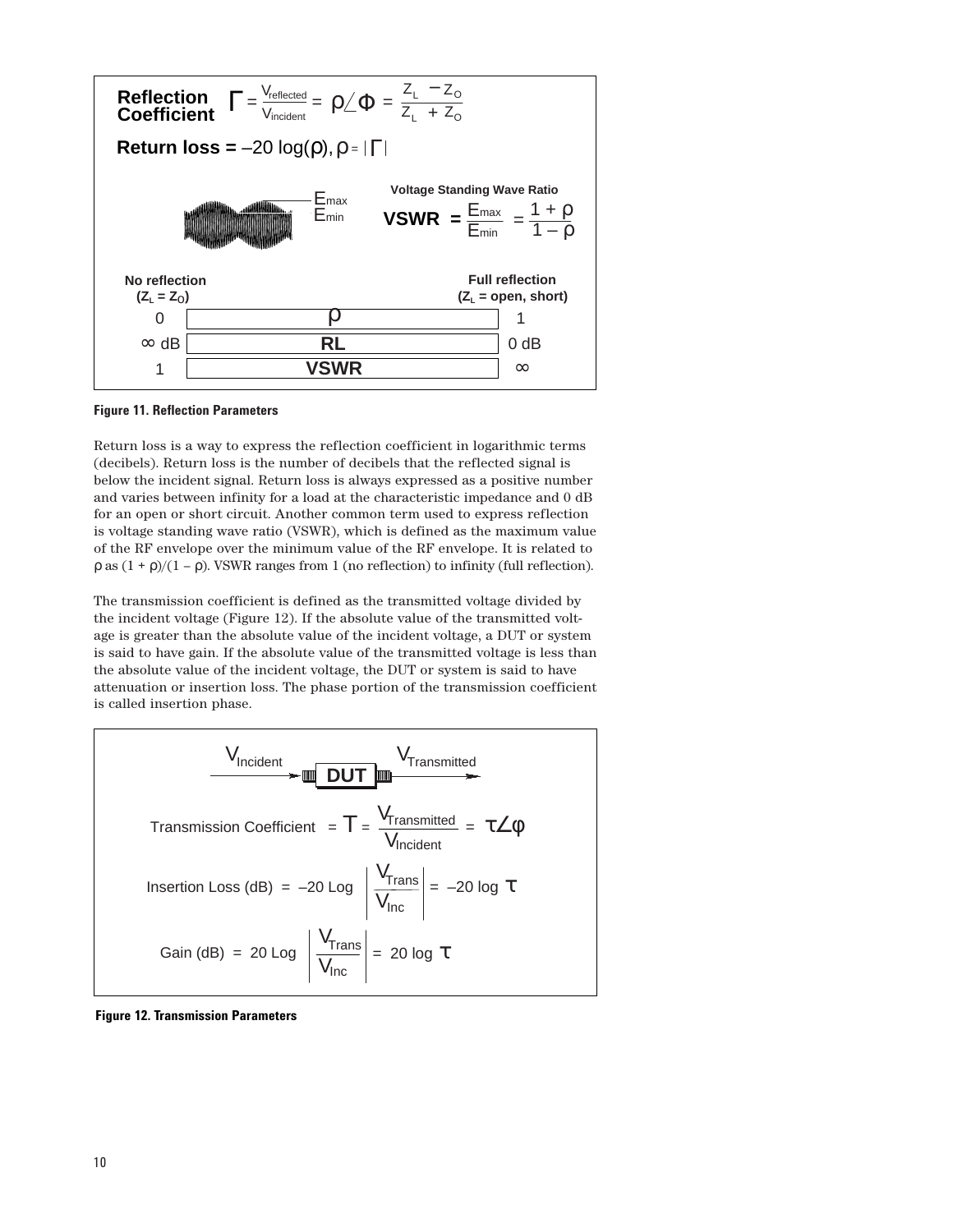Direct examination of insertion phase usually does not provide useful information. This is because the insertion phase has a large (negative) slope with respect to frequency due to the electrical length of the DUT. The slope is proportional to the length of the DUT. Since it is only deviation from linear phase that causes distortion in communications systems, it is desirable to remove the linear portion of the phase response to analyze the remaining nonlinear portion. This can be done by using the electrical delay feature of a network analyzer to mathematically cancel the average electrical length of the DUT. The result is a high-resolution display of phase distortion or deviation from linear phase (Figure 13).



**Figure 13. Deviation from Linear Phase**

# **Measuring Group Delay**

Another useful measure of phase distortion is group delay (Figure 14). This parameter is a measure of the transit time of a signal through a DUT versus frequency. Group delay can be calculated by differentiating the DUT's phase response versus frequency. It reduces the linear portion of the phase response to a constant value, and transforms the deviations from linear phase into deviations from constant group delay, (which causes phase distortion in communications systems). The average delay represents the average signal transit time through a DUT.



**Figure 14. What is group Delay?**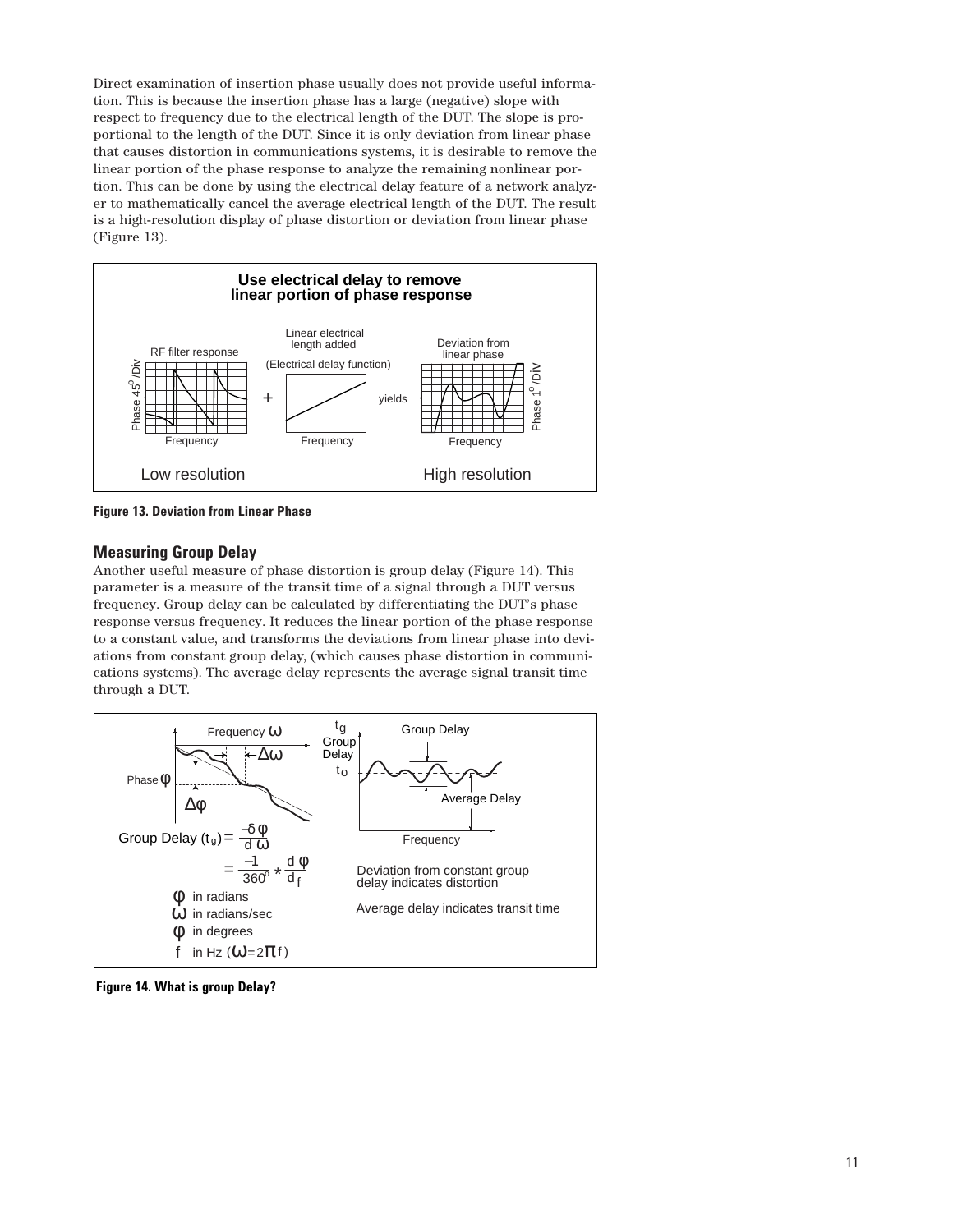Depending on the device, both deviation from linear phase and group delay may be measured, since both can be important. Specifying a maximum peakto-peak phase ripple in a device may not be sufficient to completely characterize it, since the slope of the phase ripple depends on the number of ripples that occur per unit of frequency. Group delay takes this into account because it is the differentiated phase response. Group delay is often a more easily interpreted indication of phase distortion (Figure 15).



**Figure 15. Why measure Group Delay?**

#### **Network Characterization**

In order to completely characterize an unknown linear two-port device, we must make measurements under various conditions and compute a set of parameters. These parameters can be used to completely describe the electrical behavior of our device (or network), even under source and load conditions other than when we made our measurements. Low-frequency device or network characterization is usually based on measurement of H, Y, and Z parameters. To do this, the total voltage and current at the input or output ports of a device or nodes of a network must be measured. Furthermore, measurements must be made with open-circuit and short-circuit conditions.

Since it is difficult to measure total current or voltage at higher frequencies, S-parameters are generally measured instead (Figure 16). These parameters relate to familiar measurements such as gain, loss, and reflection coefficient. They are relatively simple to measure, and do not require connection of undesirable loads to the DUT. The measured S-parameters of multiple devices can be cascaded to predict overall system performance. S-parameters are readily used in both linear and nonlinear CAE circuit simulation tools, and H, Y, and Z parameters can be derived from S-parameters when necessary.

The number of S-parameters for a given device is equal to the square of the number of ports. For example, a two-port device has four S-parameters. The numbering convention for S-parameters is that the first number following the S is the port at which energy emerges, and the second number is the port at which energy enters. So  $S_{21}$  is a measure of power emerging from Port 2 as a result of applying an RF stimulus to Port 1. When the numbers are the same (e.g.  $S_{11}$ ), a reflection measurement is indicated.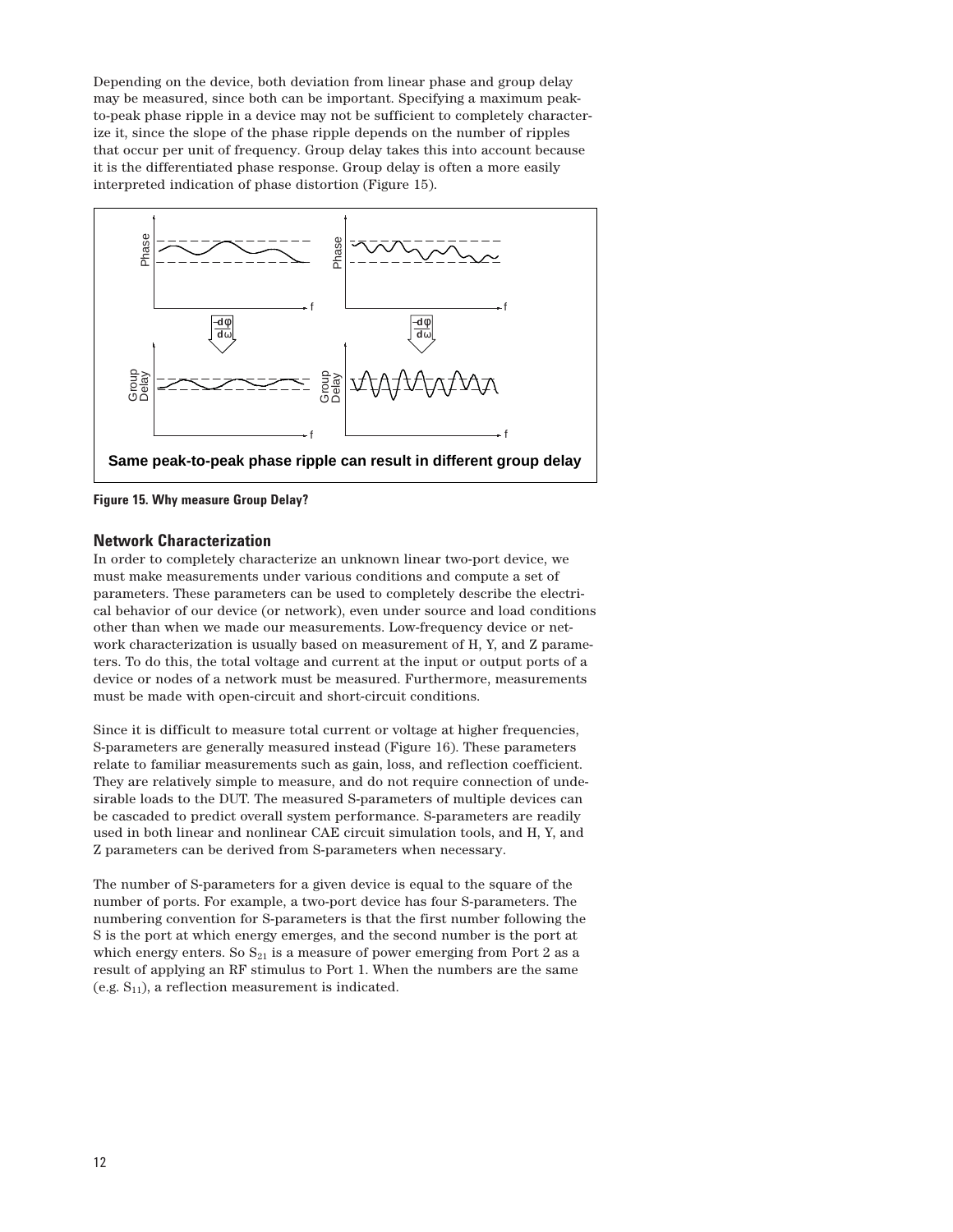

**Figure 16. Limitations of H, Y, and Z Parameters (Why Use S-parameters?)**



**Figure 17. Measuring S-Parameters**

Forward S-parameters are determined by measuring the magnitude and phase of the incident, reflected, and transmitted signals when the output is terminated in a load that is precisely equal to the characteristic impedance of the test system. In the case of a simple two-port network,  $S_{11}$  is equivalent to the input complex reflection coefficient or impedance of the DUT, while  $S_{21}$  is the forward complex transmission coefficient. By placing the source at the output port of the DUT and terminating the input port in a perfect load, it is possible to measure the other two (reverse) S-parameters. Parameter  $S_{22}$  is equivalent to the output complex reflection coefficient or output impedance of the DUT while  $S_{12}$  is the reverse complex transmission coefficient (Figure 17).

# **Suggested Reading**

*Exploring the Architectures of Network Analyzers*, Agilent application note 1287-2.

*Applying Error Correction to Network Analyzer Measurements*, Agilent application note 1287-3.

*Network Analyzer Measurements: Filter and Amplifier Examples,* Agilent application note 1287-4.